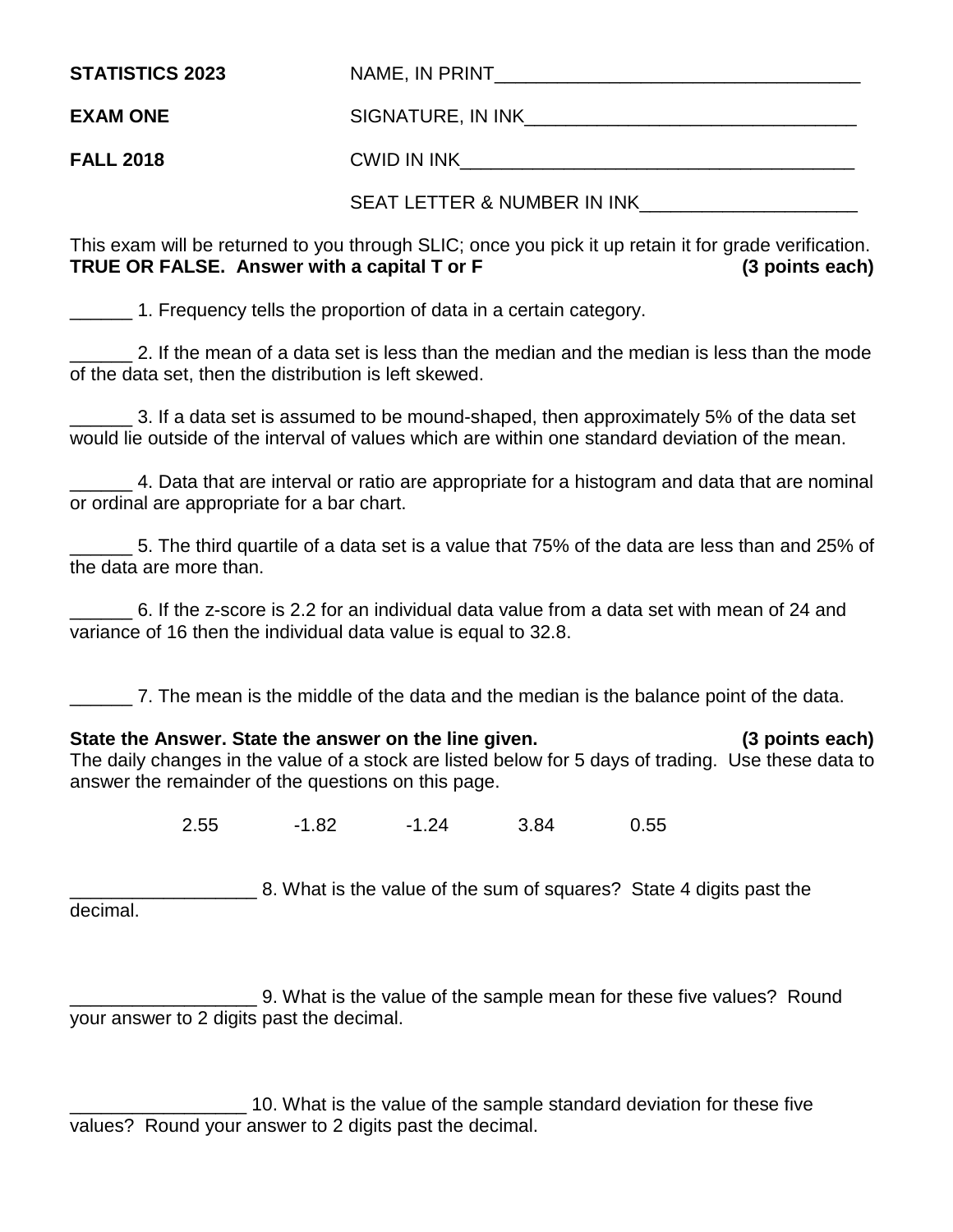11. If there are 3400 observations in a data set, how many observations are in a certain category which has relative frequency of .26?

12. If a data set with five hundred observations had one hundred ones, fifty twos, two hundred threes, one hundred fifty fours what is the numerical value of the median?

13. If a sample with 11 observations has a sum equal to 110 and a sum of squares equal to 1460, then what is the value of the sample mean?

\_\_\_\_\_\_\_\_\_\_ 14. If a sample with 11 observations has a sum equal to 110 and a sum of squares equal to 1460, then what is the value of the sample standard deviation?

\_\_\_\_\_\_\_\_\_\_ 15. If a data set with unknown shape has a mean of 212 and a standard deviation of 18 at most what percent of the observations would lie outside of the interval (176, 248)?

**Great Blue heron live** around ponds, lakes, marshes, and other waterways in Oklahoma. A random sample of six of these birds was chosen in Payne and Pawnee Counties of Oklahoma. The standing height was measured on each bird. The heights recorded in inches are stated below. Use this sample of standing heights of great blue heron to answer the remainder of the questions on this page. 44.8, 42.1, 49.9, 41.7, 44.2, 43.2

\_\_\_\_\_\_\_\_\_\_ 16. What is the numerical value of the sum of the squares for the above sample?

\_\_\_\_\_\_\_\_\_\_ 17. What is the numerical value of the square of the sum for the above sample?

18. What is the numerical value of the mean of the above sample of heights? Round to one digit past the decimal.

19. What is a numerical value for the median of the above sample of heights?

\_\_\_\_\_\_\_\_\_\_ 20. What is the numerical value of the standard deviation of the above sample of heights? Round your answer to two digits past the decimal.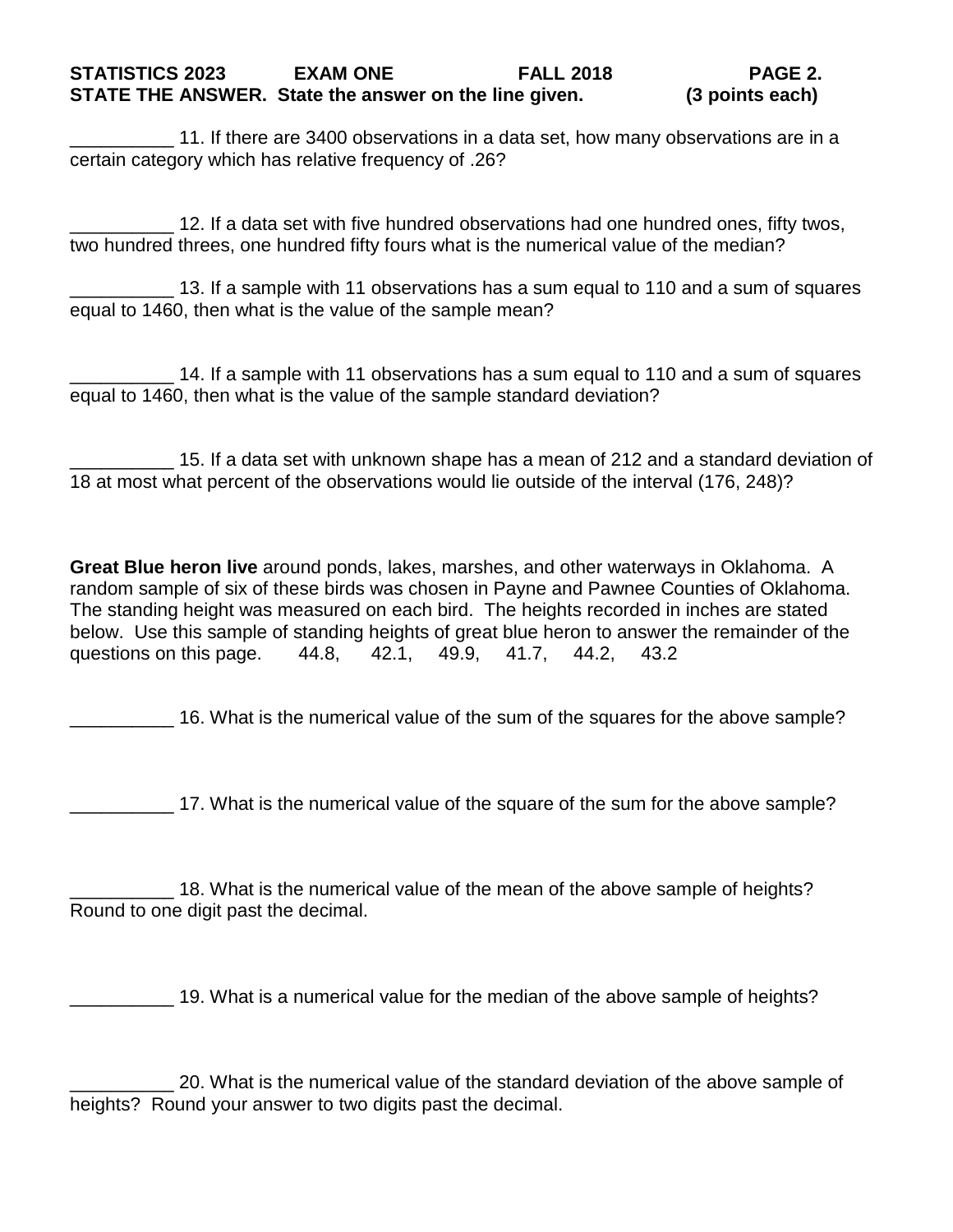## **STATISTICS 2023 EXAM ONE FALL 2018 PAGE 3. STATE THE ANSWER. State the answer on the line given.**

**Assume that the number of days of sick-leave** used in a year by state employees for the state of Oklahoma has a mound-shaped distribution with a mean of 8 days and a standard deviation of 2.5 days. Use this information to answer the questions on this page.

21. Approximately what percent of state employees for the state of Oklahoma use more than 13 days of sick leave in a year?

22. About 16% of the state employees use fewer than how many sick leave days in a year?

23. The number of sick leave days used by about 95% of all state employees is between what two values?

24. If an employee uses 14 days of sick leave, what is the z-score associated with the employee's value?

25. If an employee has a z-score of -2.1, what is the number of days of sick leave associated with that employee?

26. What is the approximate 84<sup>th</sup> percentile of this distribution of the annual number of days of sick leave?